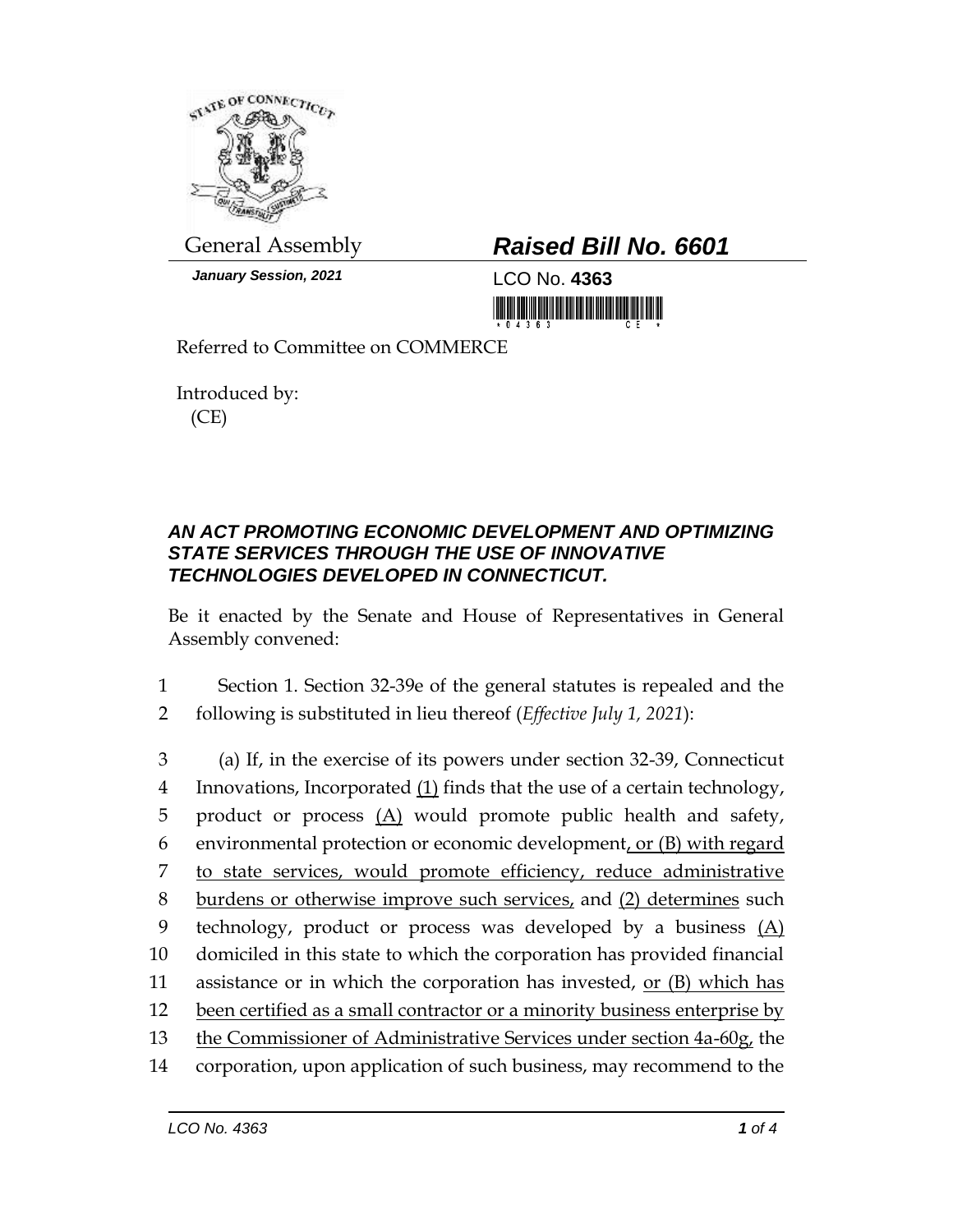Secretary of the Office of Policy and Management that an agency of the state, including, but not limited to, any constituent unit of the state system of higher education, be **[**directed**]** authorized to test such technology, product or process by employing it in the operations of such agency on a trial basis. The purpose of such test program shall be to validate the commercial viability of such technology, product or process provided no business in which Connecticut Innovations, Incorporated has invested shall be required to participate in such program.

 (b) No such recommendation may be made by Connecticut Innovations, Incorporated unless such business has submitted a viable business plan to Connecticut Innovations, Incorporated for manufacturing and marketing such technology, product or process and such business demonstrates that (1) **[**will manufacture or produce such technology, product or process in this state, (2) demonstrates that**]** the usage of such technology, product or process by the state agency will not adversely affect safety, **[**(3) demonstrates that**]** (2) sufficient research and development has occurred to warrant participation in the test program, **[**and (4) demonstrates that**]** (3) the technology, product or process has potential for commercialization not later than two years following the completion of any test program involving a state agency 35 under this section, and (4) such technology, product or process will have 36 a positive economic impact in the state, including the prospective addition of jobs and economic activity upon such commercialization.

 **[**(b)**]** (c) If the Secretary of the Office of Policy and Management finds that employing such technology, product or process would be feasible in the operations of a state agency and would not have any detrimental effect on such operations, said secretary, notwithstanding the requirement of chapter 58, may direct an agency of the state to accept delivery of such technology, product or process and to undertake such a test program. **[**Any**]** The Secretary of the Office of Policy and Management, in consultation with the Commissioner of Administrative Services, the chief executive officer of Connecticut Innovations, 47 Incorporated and the department head of the testing agency, shall determine, on a case-by-case basis, whether the costs associated with the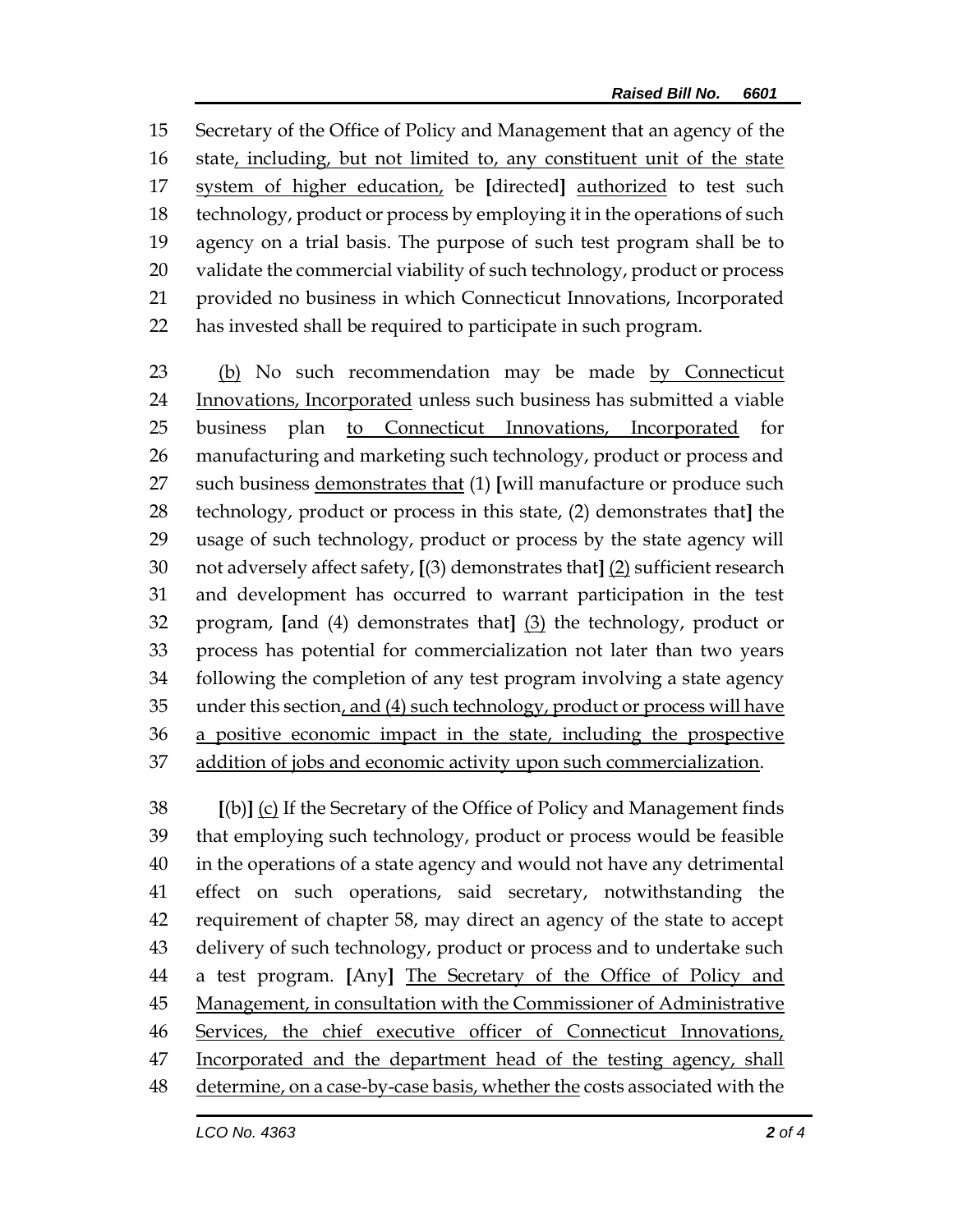acquisition and use of such technology, product or process by the testing agency shall be borne by Connecticut Innovations, Incorporated, the business or by any investor or participant in such business. The acquisition of any technology, product or process for purposes of the test program established pursuant to this section shall not be deemed to be a purchase under the provisions of the state procurement policy. The testing agency, on behalf of Connecticut Innovations, Incorporated shall maintain records related to such test program, as requested by Connecticut Innovations, Incorporated and shall make such records and any other information derived from such test program available to Connecticut Innovations, Incorporated and the business. Any proprietary information derived from such test program shall be exempt from the provisions of subsection (a) of section 1-210.

 (d) If the Secretary of the Office of Policy and Management, in consultation with the Commissioner of Administrative Services, the chief executive officer of Connecticut Innovations, Incorporated and the department head of the testing agency, determines that the test program sufficiently demonstrates that the technology, product or process promotes public health and safety, environmental protection, economic development or efficiency; reduces administrative burdens or otherwise improves state services, the Commissioner of Administrative Services may procure such technology, product or process for use by any or all state agencies pursuant to subsection (b) of section 4a-58.

 **[**(c)**]** (e) The Secretary of the Office of Policy and Management, 73 Commissioner of Administrative Services and Connecticut Innovations, Incorporated may develop a program to recognize state agencies that help to promote public health and safety, environmental protection, **[**or**]** economic development or efficiency, reduce administrative burdens or 77 improve state services by participating in a testing program under this section. Such program may include the creation of a fund established with savings accrued by the testing agency during its participation in the testing program established under this section. Such fund shall only be used to implement the program of recognition established by the Secretary of the Office of Policy and Management, Commissioner of